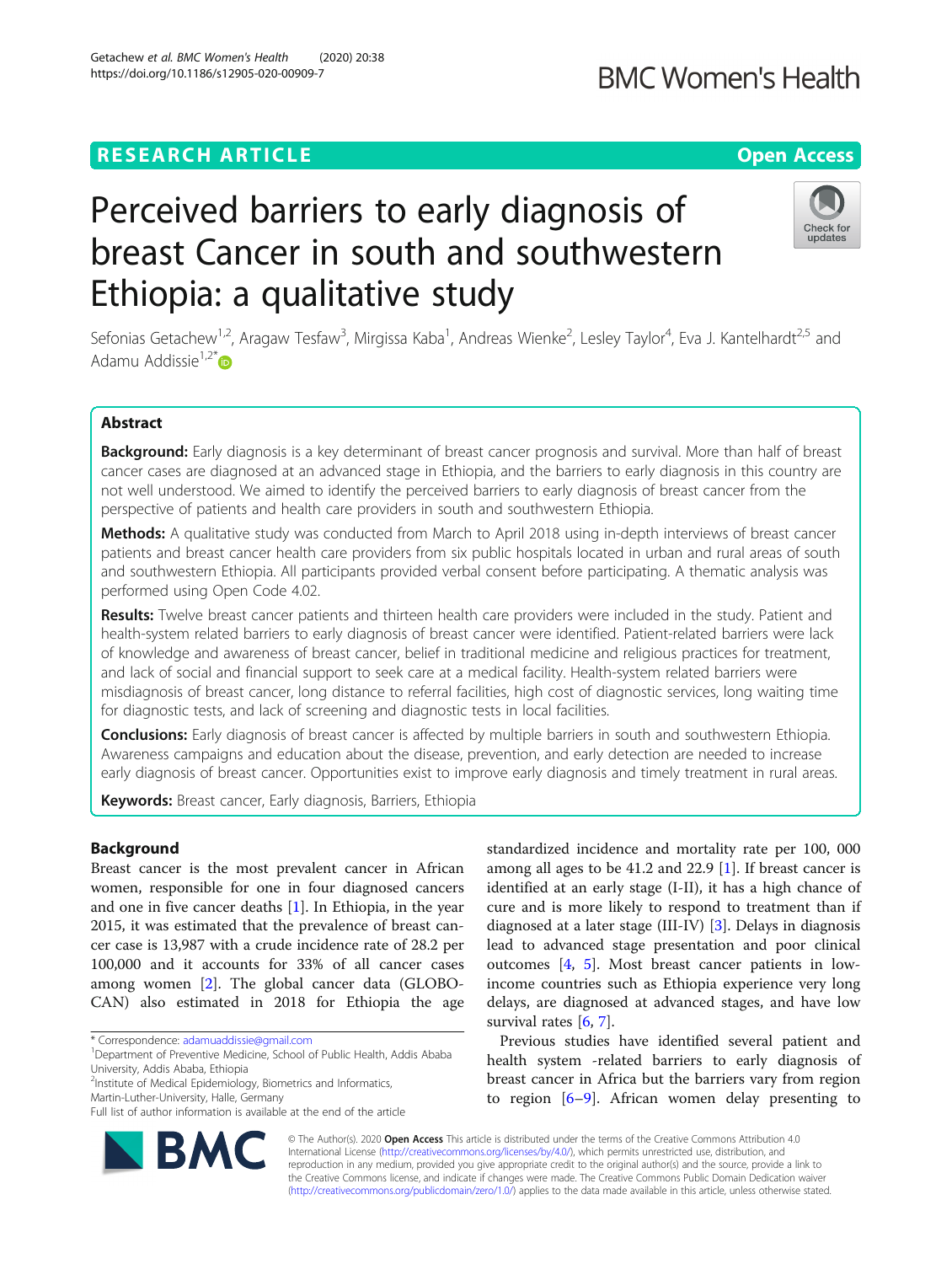health facilities mostly due to lack of information or knowledge about initial signs and symptoms, poor quality of health facilities, belief in traditional medicine in favour of seeking medical care, lack of trust, and a lack of access to health care [[10](#page-7-0), [11\]](#page-7-0). Belief in traditional medicine, religious beliefs, economic hardship, poor provider knowledge, and misdiagnosis were major reasons for a delay in diagnosis in Malawi [\[12](#page-7-0)].While a low education level was also associated with a patient delay in Rwanda [\[13](#page-7-0)]. Health care provider factors that contribute to delayed diagnosis in Africa include incomplete patient examination, inappropriate use of diagnostic tests, misinterpretation of test results, and misdiagnosis [\[14](#page-7-0)]. Less comprehensive health insurance coverage and false negative diagnostic tests are also common health-system related factors [[15\]](#page-7-0).

Breast cancer awareness and knowledge about the benefits of early detection and diagnosis are poor in most sub-Saharan African countries including in Ethiopia, and consequently, advanced stage presentation is a common problem in the region  $[16–19]$  $[16–19]$  $[16–19]$  $[16–19]$  $[16–19]$ ; and women living in rural areas present at a later stage of breast cancer than women living in urban areas [\[20,](#page-7-0) [21\]](#page-7-0).

In Ethiopia the national cancer control plan was launched in 2016 [\[22](#page-7-0)] and as result health care providers' capacity and training are expanding. Screening for breast cancer is recommended for women over the age of 18 years. However, organized screening modalities are still not in place at the facility and community levels. Despite lack of specific breast cancer screening and care guideline in the country, clinical breast examination services are provided in some facilities.

Thus, given the clinical significance associated with delayed diagnosis and the paucity of understanding related to the reasons for delayed breast cancer diagnosis in Ethiopia, we examined the perceived barriers to early diagnosis of breast cancer in Ethiopia from the perspective of patients and health-care providers.

## Methods

## Study approach and setting

A qualitative in-depth interview method was used to explore perceptions of barriers related to early diagnosis of breast cancer among breast cancer patients and healthcare providers. The study was conducted from March to April 2018 and included six public hospitals in south and southwestern Ethiopia (Durame General Hospital, Attat Hospital, Dubo St. Mary Hospital, Wolliso St. Lukas Hospital, Butajira General Hospital, and Hawassa Comprehensive Referral Hospital).

## Participants and recruitment

The participants in this study were newly diagnosed female breast cancer patients (age > 18 years old) and health-care providers (surgeons, oncologist, and nurses) who were involved in the diagnosis and management of breast cancer for  $\geq 1$  year. Breast cancer patients receive follow up are in surgery departments only as there are no oncology clinics available at those sites. Therefore, health care providers were invited from those surgery departments. The patients were recruited through discussions with surgeons and nurses from surgical department and oncology units on the basis of their lived experiences and understanding of the study.

The hospitals were selected because they serve mostly rural populations and have experience with treatment services for breast cancer patients. Hospitals were approached and the hospital leadership linked the research team to the providers and patients. The research team gave all the hospitals, health-care providers, and patients a description of the study. The research team gave all the hospitals, health-care providers, and patients a description of the study including the objectives, the benefit expected from the study findings and the fact that participation in interviews was voluntary.

## Ethical considerations

Ethical clearance was approved from the Research and Ethical Committee (REC) of School of Public Health, and the Institutional Review Board (IRB) of College of Health Science Addis Ababa University. Verbal consent was obtained from each of the patients in the study and written consent is taken from health care providers. Verbal consent was taken from the patients based as the rapid ethnographic assessment (REA) conducted to inform the informed consent process revealed that majority are not able to read and write in addition to major cultural concerns on signature. This procedure was approved by the Institutional Review Board of Addis Ababa University mentioned above. In addition, permissions were obtained from the selected hospitals prior to data collection. The objectives and importance of the study were explained to the participants before the interview. Participants were notified that their participation was voluntary and that they could withdraw at any time during the interview process. All information provided by the participants was de-identified to maintain participant privacy.

## Data collection

In-depth interviews were conducted for each participant using a semi-structured interview guide to balance openness and focus during the interviews. The guide was developed by the research team following a thorough literature review and initial key informant interviews. It was first developed in English and then translated to the local language (Amharic) to facilitate communication with participants. Interview themes/questions focused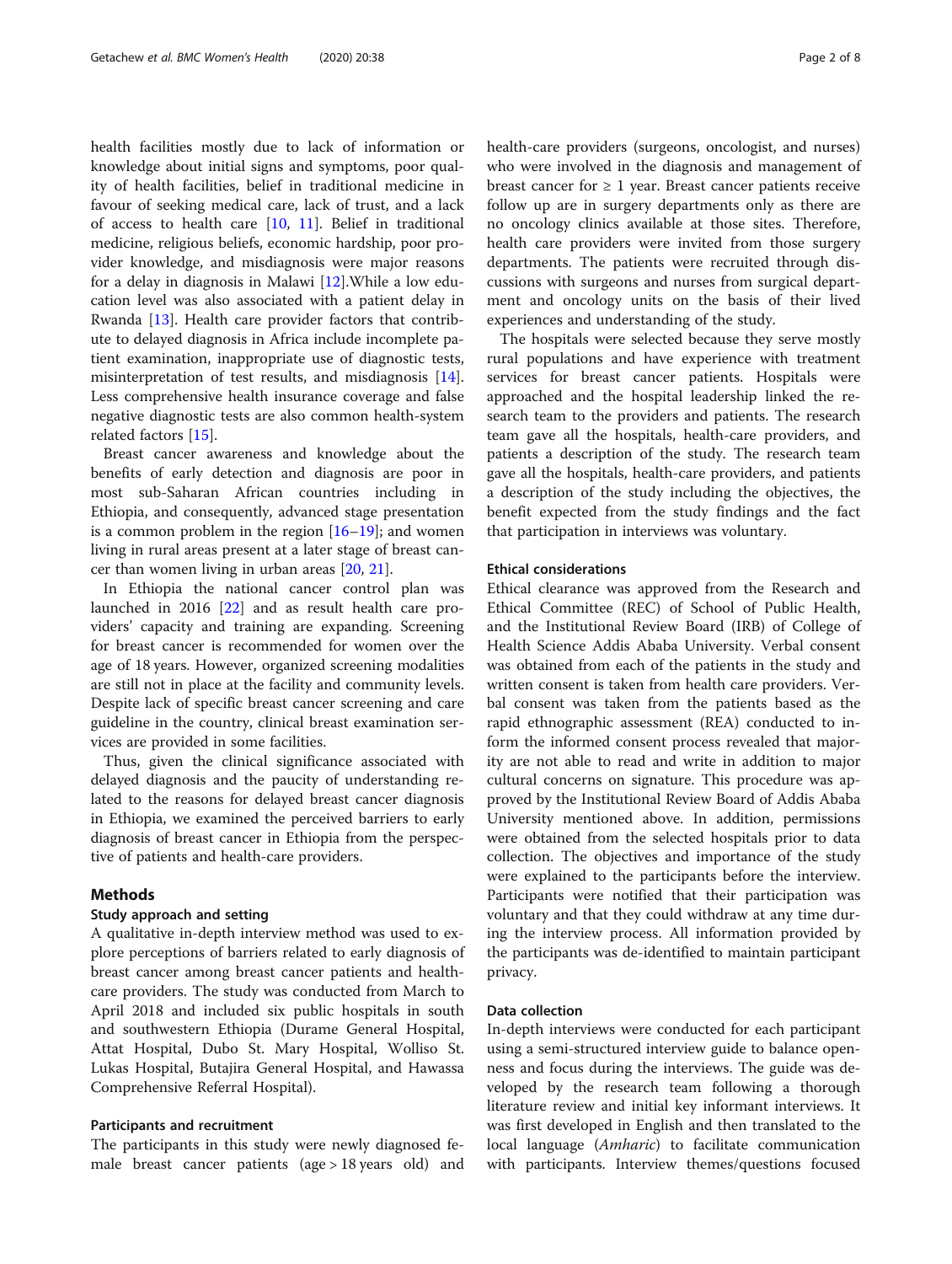on healthcare provider experiences with breast cancer early detection methods and potential reasons for late diagnosis of breast cancer or perceived lack of early diagnosis, and on patient experiences with what was felt when a breast change was first noticed and reasons for visiting a health facility after the disease had advanced (for the complete interview guide see Supplementary File [1\)](#page-6-0). All interviews were conducted within the hospital setting during the day; and lasted 40–60 min. All interviews were tape-recorded and transcribed verbatim and translated into English. All information was de-identified under transcription. Transcripts and translations were cross-checked for accuracy and consistency. Appropriate written notes were also taken in the event the audio recorder could not capture content during the interviews. The interview process was continued until the data reached saturation, defined as that point when answers were no longer providing new/additional information to the research question and recurrent patterns became evident in the patients' narratives.

## Data analysis

Translated notes were read and re-read by two independent coders who had qualitative research experience. The data were then organized by coding or dividing the text into meaningful elements using Open Code version 4.02 software. The coding process continued until all the data were exhausted. The coders identified themes and sub-themes from the data and thematic analysis was used to identify themes and sub-themes by grouping related codes.

The analysis was mainly performed by the author and all co-authors reviewed and approved the different scripts and developed themes and sub themes.

## Results

## Socio-demographic characteristics

Twenty five patients and health care providers participated; 12 breast cancer patients and 13 healthcare providers. Patient age ranged from 26 to 65 years (Table 1).

Health care providers included an oncologist, gynaecologist and obstetrician, general surgeons, public health officers, and nurses who were involved in diagnosis, treatment and management of breast cancer patients (Table 2).

## Themes and sub-themes (categories) identified

Two main themes emerged from the narrations of the participants regarding the barriers to early diagnosis of breast cancer - patient- and health system-related barriers. Five sub-themes were identified. Within the theme of patient-related barriers, three sub-themes were identified - lack of awareness and knowledge about breast cancer, beliefs in traditional and religious treatments, and

|  | Table 1 Socio demographic profile of breast cancer patients |  |  |  |
|--|-------------------------------------------------------------|--|--|--|
|  | involved in the interviews                                  |  |  |  |

| Characteristics            | Frequency      | Percentage |
|----------------------------|----------------|------------|
| Age                        |                |            |
| $\leq 30$                  | 1              | 8.3        |
| $31 - 40$                  | 8              | 66.8       |
| $41 - 50$                  | $\mathbf{1}$   | 8.3        |
| $51 - 60$                  | $\mathbf{1}$   | 8.3        |
| $\geq 61$                  | 1              | 8.3        |
| Residence                  |                |            |
| Urban                      | $\overline{4}$ | 33.3       |
| Rural                      | 8              | 66.7       |
| <b>Marital status</b>      |                |            |
| Married                    | 9              | 75.0       |
| Widowed                    | 3              | 25.0       |
| <b>Educational status</b>  |                |            |
| Illiterate                 | 5              | 41.7       |
| Primary school             | 3              | 25.0       |
| Secondary school           | 1              | 8.3        |
| Diploma and above          | 3              | 25.0       |
| <b>Occupational status</b> |                |            |
| House wife                 | $\overline{2}$ | 16.7       |
| Farmer                     | 6              | 50.0       |
| Merchant                   | $\mathbf{1}$   | 8.3        |
| Government employ          | 3              | 25.0       |

Table 2 Socio-demographic profile of Health care professionals involved in the interviews

| Characteristics           | Frequency                | Percentage |  |
|---------------------------|--------------------------|------------|--|
| Age                       |                          |            |  |
| $20 - 30$                 | 5                        | 38.5       |  |
| $31 - 40$                 | 5                        | 38.5       |  |
| $41 - 50$                 | $\overline{\phantom{a}}$ | 15.3       |  |
| > 51                      | 1                        | 7.7        |  |
| <b>Educational status</b> |                          |            |  |
| Diploma level             | 3                        | 23.0       |  |
| Degree level              | 5                        | 38.5       |  |
| Specialization level      | 5                        | 38.5       |  |
| Profession                |                          |            |  |
| Nurse                     | 6                        | 46.3       |  |
| Public health officer     | $\overline{2}$           | 15.3       |  |
| General Surgeon           | 3                        | 23.0       |  |
| Gynecologist              | 1                        | 7.7        |  |
| Clinical Oncologist       | 1                        | 7.7        |  |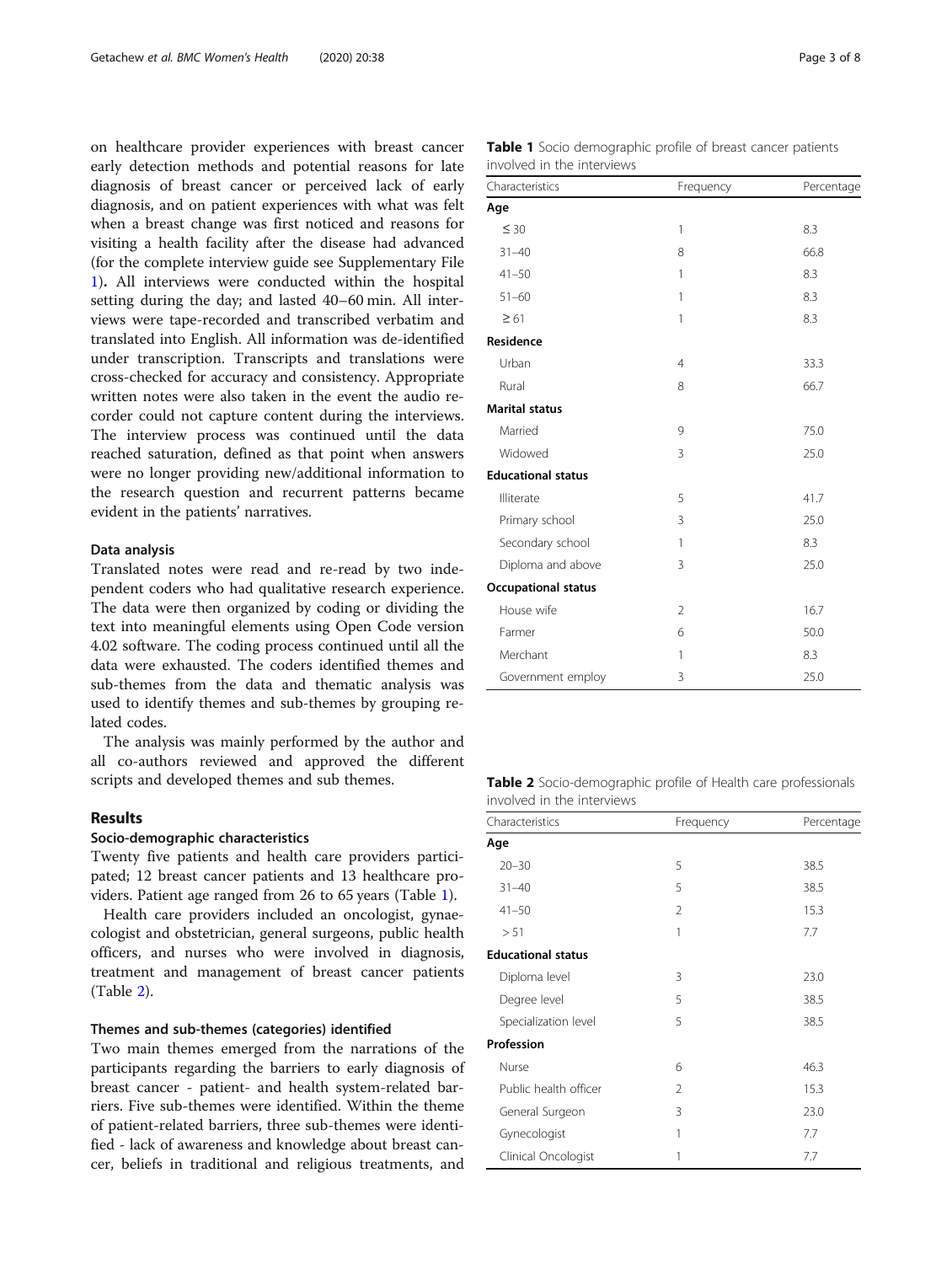lack of financial and social support. Within the theme of health system-related barriers, two sub-themes were identified - services rendered by healthcare providers and the functioning of the health care facilities.

## Patient related-barriers

Lack of knowledge and awareness about breast cancer.

Almost all patients described a general lack of awareness and knowledge about risk factors, signs and symptoms of breast cancer as well as a general lack of community activity and attention given to early detection of breast cancer. Most patient participants were unaware of breast cancer before diagnosis and had limited knowledge about the disease, and this had great impact on when they sought medical attention. Most sought medical intervention once the disease was advanced. Most patient participants explained that they detected abnormalities on their breasts accidentally when they were in bathroom or when undressing before bed. None had a history of breast self-examination or clinical check-ups.

"I never heard about breast cancer before. I saw the swelling four years back but I did not inform to anyone in the family since it was painless but later becomes large and produce discharge." (Patient, Age range 41–50 yrs old).

"I did not check my breast before. I saw the swelling accidentally. I did not go to health facility for check-up of my breast." (Patient, Age range 21–30 yrs old).

Patients' perceptions that their initial symptoms were harmless delayed them seeking medical care. Many failed to seek early medical care unless the symptoms interfered with their day-to-day activities. Some did not give attention to early symptoms.

"I saw the swelling on my breast 4 years ago. But I was not going to any health facility since I was healthy for a long time and it was painless."(Patient, Age range 31–40 yrs old).

Patients also explained that the painless nature of a swelling or mass led them to perceive the breast change as a common and self-limiting problem, and this resulted in delays seeking medical care. Many patients explained they did not initially think their symptoms could be cancer and all patients sought medical care at least 12 months after they first noticed symptoms. Patients from rural areas described delays in seeking healthcare due to distance, transportation challenges, cost of care, but mostly due to lack of information related to the disease.

Beliefs in traditional medicine and religious practice for treatments.

All patients interviewed delayed seeking medical care in favour of using traditional and spiritual treatments (holy water) because there is a preference to go

traditional healers as the first choice of treatment rather than to heath care facilities; many also believed that swelling could be healed or treated by applying herbal medications. Patients stated that limited knowledge led them to perceive their illness with the same traditional beliefs pervasive in many villages.

"I was using traditional treatment like onion, Tena Adam and other leaves. I thought it was the disease given from God." (Patient, Age range 51–60 yrs old).

"I went to traditional healer and I took herbal medication for a long time since I thought it as 'Bigunji' (local name to swelling with pus) and continued to use the traditional treatment. Finally I came to hospital when the disease becomes sever and sever." (Patient, Age range 41–50 yrs old).

The patient interviews further revealed different beliefs that contributed to delays in seeking medical care for breast cancer. Losing a breast (mastectomy) was described as taboo. The fear expressed was that if a woman loses her breast due to surgery, she might die, could not give birth, or she would be divorced by her husband. As a result, most women hid their problem and sought medical care as a final option only after trying all traditional or cultural treatment approaches. Again, patients shared that most of people are not aware of the disease or its treatment, and therefore don't advise women to go health facilities. Swelling in the breast is not perceived as a treatable medical problem, but rather as "God's punishment". This ailment commonly called "Meksefit" in the community is locally believed as a disease related to demonic/ witchcraft.

"My community does not support the medical treatment related breast cancer since they perceived that……..if it is touched by scissor or syringe it will spread and kill the patient." (Patient, Age range 21–30 yrs old).

"I was not thinking that cancer has any treatment in the hospital since my community perceived that cancer is killer and does not have any treatment in the hospital. But we believe on herbal medication and holy water." (Patient, Age range 41–50 yrs old).

## Lack of financial and social support

Many patients explained they did not have financial resources to afford the treatment and transportation costs; thus contributing to delays in care and a barrier to early diagnosis. Those individuals with economic means were better positioned to get early diagnosis and treatment. Patients described borrowing money from a neighbor, friend, or family to get medical care, but explained how this was not easy in their communities where everyone had limited economic recourses. Patients also felt their family responsibilities and a general lack of social and family support prevented them from seeking early medical care; and even after seeking medical care almost all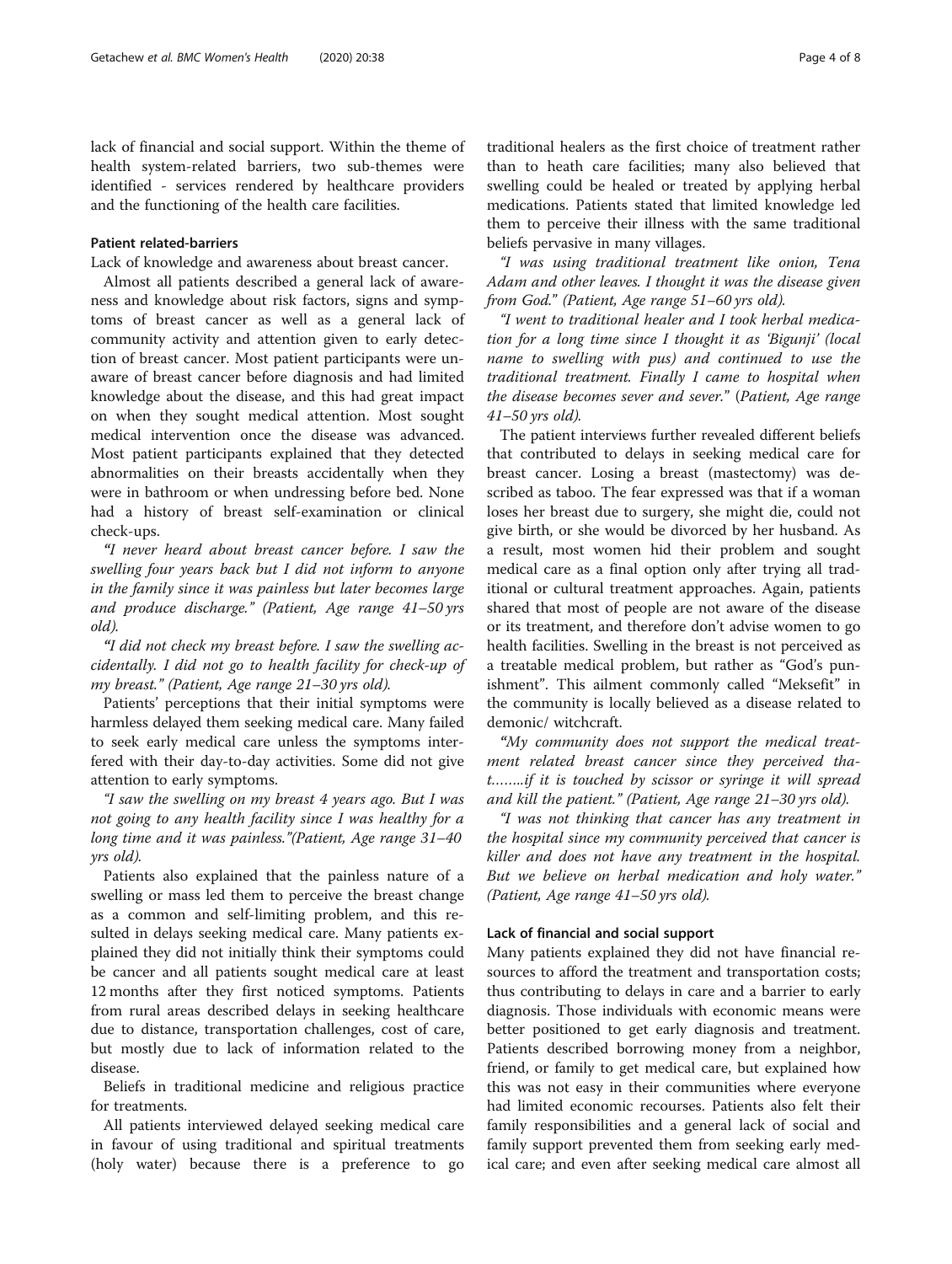patients face economic hardship with little money to pay for medical costs. To amass money for care patients engaged in borrowing, begging on streets, or selling their land, cattle, or other property; and during that time interval the disease is untreated and progresses.

"I have family responsibility since my husband is died. My breast problem starts before two years. But I could not come early to health facility because I did not have money for transport and treatment service requested, there is no anyone who supports me."(Patient, Age range 51–60 yrs old).

"I had no money for medication and transportation since my husband was died and all the family responsibility is on me. Even now I was not paid the money for surgery. I came to this hospital after selling my farm land and borrowing some money from my families."(Patient, Age range 31–40 yrs old).

## Health system related barriers

## Health care provider's perception related barriers

Similar to patient accounts, providers also described poor breast self-awareness and knowledge regarding importance of recognizing breast changes, and early signs and symptoms of breast cancer.

"Majority of the patients are coming late after the disease is advanced. This is because lack of awareness and knowledge about the disease since they did not consider the initial signs and symptoms as serious." (Gynaecologist, Age range 51–60 yrs old).

"Most of the patients came at advanced stage (Above stage III) and this is due to lack of awareness about the disease. Their awareness about breast self-examination and early clinical check-up is nil". (General Surgeon, Age range 21–30 yrs old).

Healthcare providers also stated that most women coming from rural areas present at advanced stage disease compared to urban patients. Providers described a perception that lack of access to information among rural women may have to do with lower level of education, literacy rate, working in the home.

"……since there is no information access either through magazines, newspapers or media, the awareness of the rural people is very low. Peoples from the urban areas relatively come early as they feel any changes on their breast."(General Surgeon, Age range 31–40 yrs old).

The providers added that most patients go to the hospital as a last option after the cancer is advanced and/or is metastatic. They stated most patients perceive cancer as a disease related traditional or cultural things. As a result, patients would take herbal medications or holy water remedies. Also, providers described fear of receiving care in health facilities. For example, providers described a belief that if someone were to go to a health facility and get an injection, the needle would hide the disease; it would spread inside the body, and then kill the patient.

"There are a lot of patients who went to their home without getting definitive diagnosis due to their inability to pay for transportation and diagnosis when they are referred." (Nurse, Age range 21–30 yrs old).

"I can say almost all patients are used herbal medications before coming to hospital. Some patients also spend most of the time going to holy water in orthodox religion and praying in Protestants since they consider it as a cultural disease". (Nurse, Age range 21–30 yrs old).

Many patients experienced delays in transitions of care due to poor provider knowledge and misdiagnosis. Patients are often given analgesics or other treatments for several months at primary care facilities before receiving an appropriate referral to a facility for breast cancer care. They describe delays in getting the right diagnosis and how the providers contribute to delays in care. Misdiagnosis and delays in referring patients early to the regional diagnostic hospital were the most frequently mentioned problem leading to patient's presenting with late stage disease. Almost all patients described a history of misdiagnosis during their initial visits to the health care provider and being placed on some form of prolonged treatment for an incorrect diagnosis.

"I went to private health facility first and they told me as it is other breast problem and they gave me treatment but I was not improved. Then I went to another private hospital and they said me you have breast TB and they gave me TB treatment and I took for 6 month." (Patient, Age range 31–40 yrs old).

"First I went to the private clinic and the doctor told me that do not worry for this. It is the effect of the contraceptive you used before so it would be lost by itself and he ordered me 6 injections. I was hoping him and I wait a long time but the swelling becomes increase and starts to produce bloody discharge then I came to hospital and diagnosed as cancer."(Patient, Age range 31–40 yrs old).

Health care providers also stated that misdiagnosis is a common problem in breast cancer care. This is usually a problem at primary health care facilities since they fail to detect such cases early and refer patients in a timely fashion. Clinical breast examination is not commonly practiced in the facilities unless patients are coming with complaint of breast abnormalities. Patients elaborated on appointment delays, poor attention given to them while in the facilities, inadequate examinations and poor communication between health care providers and patients. These were some of the reasons which led patients not to have additional follow up visits to the health care facilities and instead look to traditional means of treatment.

"Usually there is misdiagnosis of cases especially among the young's as a breast lump or fibro adenoma but after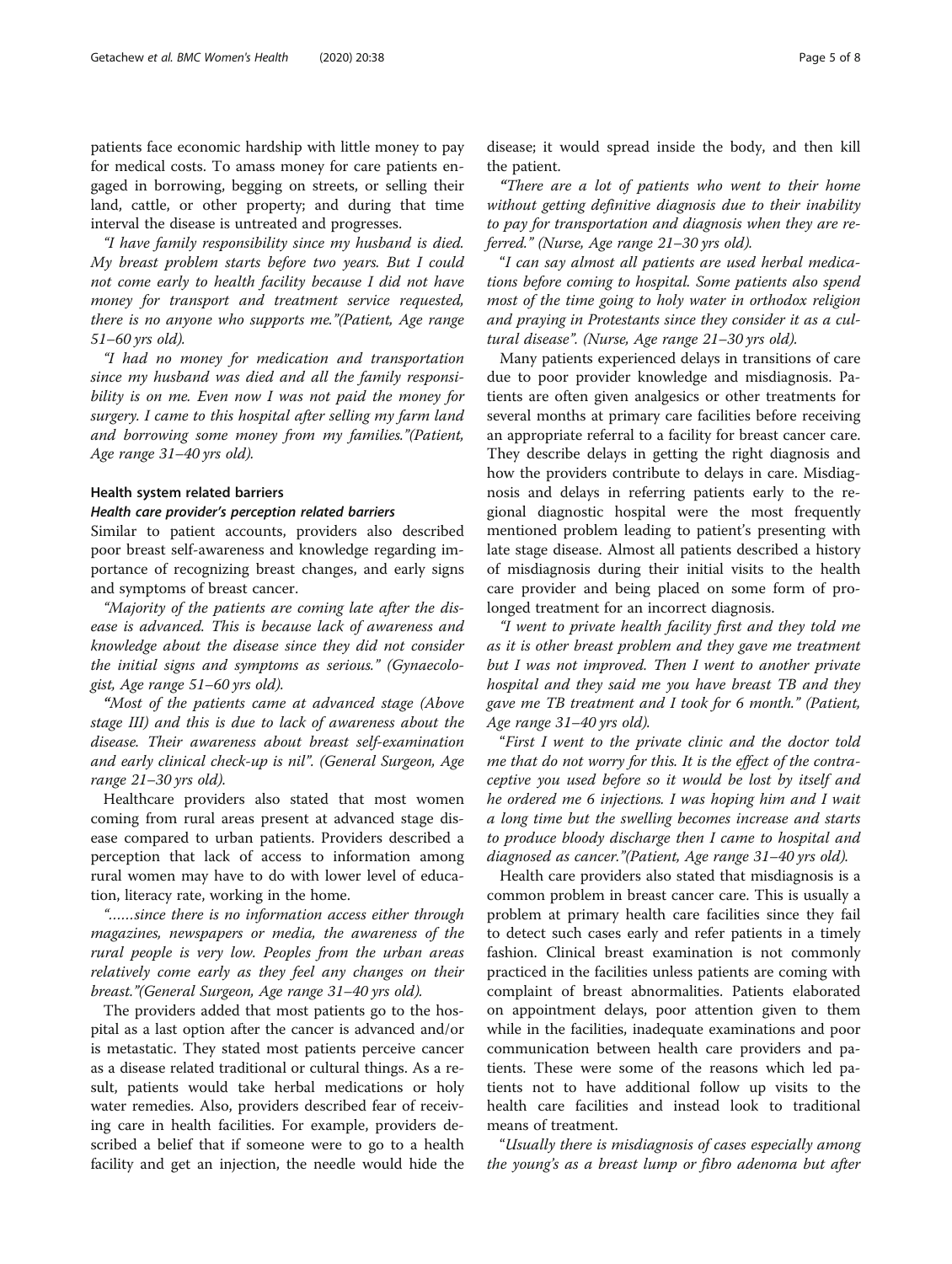sometime the patients may came again with advanced stage breast cancer. I know a woman who was diagnosed with other breast problem but after a long time she come again and diagnosed as breast cancer." (Patient, Age range 31–40 yrs old).

"The first doctor who has diagnosed me was not good. He said all part of your breast should be removed. He did not reassure me. He made me to worry and frightened then I went to traditional treatment areas but I was not improved of the problem and now the disease is spread to my body."(Patient, Age range 21–30 yrs old).

## Health facility related barriers

The patients faced problems with access to health facilities due to long distances of the facilities from their home and high transportation costs. The referral experience was also very poor at health centers and private clinics even in cases when patients presented early for appropriate diagnosis and treatment. All of the patients had a referral history to other health facilities for diagnostic investigations. The most important health facility barrier mentioned by the providers and patients was diagnostic waiting time. They mentioned that the waiting time for getting pathologic lab test results takes usually more than a month, and the absence of the tests in some of the hospitals makes the problem worse. Patients explained they required several visits to health facilities to get their diagnosis. They first went to health centres where drugs were prescribed without proper assessment. When they saw that their situation was not changing as they expected, the patients then went to private clinics. It was after these attempts that the women were then finally referred to the diagnosing hospital. At a minimum, patients visited two health facilities before they got their final diagnosis. The providers similarly explained that the absence of diagnostic tests and treatment options for breast cancer in the hospitals were the main problem contributing to delays in care. Providers described situations when they felt obligated to refer patients to other hospitals for diagnosis and treatments, knowing this could be very expensive for patients and that they quite possibly patients would not be able to afford to go the referral center.

"I wait a month to get my laboratory result but I faced many difficulties when they referred me to this hospital because of distance. Since there is no transport access and the medical care costs are so expensive. I came to this hospital last week but they said me there is no bed and I returned back at that time and now I came again. I visited three health facilities one private and two government health facilities before."(Patient, Age range 31– 40 yrs old).

"Our major challenge here is we have no diagnostic tests, standard treatments and a screening tool. So we refer patients to Addis Ababa for pathologic tests and treatments but sometimes they come back without getting the service due to over schedule, so we cannot do anything to them because they have non-operable cancer then they will disappeared or die in their home." (Surgeon, Age range 31–40 yrs old).

Patients explained that the absence of screening and health education programs, including skilled professionals, are some of the health system challenges to providing early detection, diagnosis and treatment of breast cancer. Once the patients have already paid for prior (incorrect) treatment, travel, and clinic visits during the referral process, they stated they cannot afford the additional costs of care when they arrive at a facility capable of diagnosing and treatment breast cancer. They mentioned that the surgery itself cost much as 2000 Ethiopian birr, and they also have to consider the cost additional transportation, the hospital bed, diagnostic tests, and medications.

"………..there is no organized way of giving health education about breast cancer in this hospital since there are no skilled professionals on the area." (Medical oncologist, Age range 21–30 yrs old).

"Cancer treatment is very, very expensive. I have no word to describe the costs. I finished all my money for laboratory, transportation, bed and other treatments. The cost is very much…. not only for the poor but also for the riches. The government should give attention to it."(Patient, Age range 31–40 yrs old).

## Discussion

Early stage of diagnosis is a key determinant factor for survival of breast cancer patients, and delays in diagnosis and advanced stage of presentation are associated with poor clinical outcomes  $[6, 23]$  $[6, 23]$  $[6, 23]$  $[6, 23]$ . The barriers to early diagnosis of breast cancer are multifaceted ranging from individual patient level to organizational or facility levels. Barriers also vary from country to country, depending on their economic growth, cultural and religious factors, as well as availability of and accessibility to health infrastructure and man power [[10\]](#page-7-0).

Our study identified several socio-demographic, economic, cultural, religious, health facility and health care provider related barriers to early diagnosis of breast cancer in south and southwestern Ethiopia. A major patient related barrier to seeking early medical care for breast cancer was the low access to information about breast cancer in the country. This finding is similar to studies in other Sub-Saharan African countries which have shown that lack of knowledge was a major contributing factor for late presentation [[15](#page-7-0), [22](#page-7-0)]. Lack of knowledge about the disease delays the search for early medical care, even when patients may have early signs and symptoms because the patients often ascribe different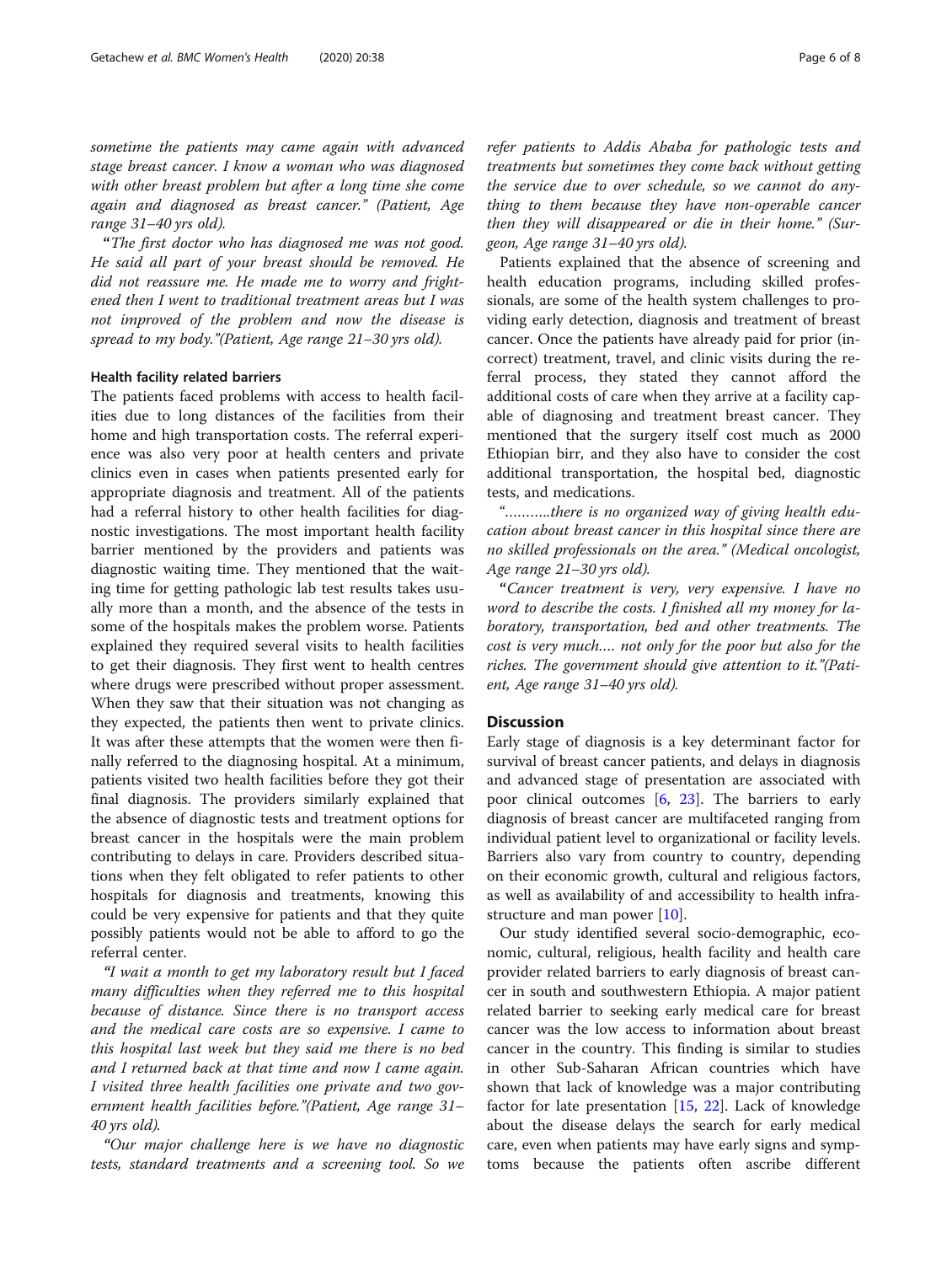<span id="page-6-0"></span>meaning to these breast changes, and may not recognize them as serious. Findings from our study revealed how patients let the sign and symptoms take their natural course without seeking early medical care. This behavior has underpinnings in traditional or religious practices, which are strong and common in Ethiopia [\[24](#page-7-0)]. Most patients often first use traditional medicines and holy water before they seek access to medical care, presenting with late stage disease. Patients' fear of losing their breast, anxiety about medical procedures, failure to disclose their problems to others also contributed to their delay to seek medical attention.

Being from a rural residence and remote areas also contributes to delays in early diagnosis, similar to other studies conducted in African countries [\[20](#page-7-0), [21\]](#page-7-0). General lack of access to information through magazines, newspapers and media in rural areas was also described as a contributing factor for patients not seeking early medical attention when they noticed breast abnormalities. Patients who had a painful wound or ulcer on their breast were less likely to delay presentation than patients who had painless lump. It was explained that painless lumps were often considered not serious or self-limiting, and patients would seek medical care only when the symptoms became painful or when they interfered with day to day activities. Our finding is consistent with research from Egypt in which women without any pain were more likely to present at later stage than those having pain as the first symptom [\[25](#page-7-0)].

Patients' diagnostic pathways from initial symptom recognition until arrival at cancer diagnosing centers contributed to their delay in diagnosis and advanced stage of presentation. Women faced health system barriers at all points of the diagnostic pathway, especially during diagnostic investigations and the referral period in which patients endured long journeys to diagnostic centers and then long waiting times to get results. A similar situation was reported in a qualitative study in Aracaju, Brazil, even though it is a different social, economic, cultural and health care context [\[14](#page-7-0)].

Patients described several barriers they face to seeking early medical care, including family responsibilities, feeling shyness to check their breasts, and fear to disclose their problems to others. They shared a perception that culturally it is not acceptable for women to have one breast, or to show a breast to another person except the husband. Patients also explained the tendency to relate breast changes to symptoms associated with pregnancy, breastfeeding and contraceptive use, thereby delaying them to seek early medical care until the problem worsened.

In Ethiopia the accessibility and availability of cancer diagnostic centers is very limited. There is only one radiotherapy center in the country and majority of

diagnostic centers are located at the capital city of Addis Ababa [[26\]](#page-7-0). As a result majority of patients suffer a lot of difficulties including transportation costs and prolonged waiting times to get the service when they referred to diagnostic facilities. The situation has made it difficult for primary health care providers to effectively provide breast cancer diagnostic and treatment services in the rural setups which further create delays in care. Such limitations are reported elsewhere as impediments of cancer care in primary care settings [[27\]](#page-7-0).

Our study has strengths and limitations. This is the first study conducted in south and southwestern Ethiopia to explore health system and patient related barriers to early diagnosis of breast cancer. We consider capturing the perspectives from patients and health care providers a major strength of the study. However, we only used in-depth interviews for data collection with limited number of participants.

## Conclusion

Lack of knowledge and awareness, symptom misinterpretation, preference for traditional and spiritual means of treatment, lack of social and family support, and lack of money for medical care costs and transportation, misdiagnosis of cases, long distance to referral centers and long waiting time for diagnostic tests were the major reasons for delays in diagnosis of breast cancer in our study on perspectives of patients and healthcare providers in South and Southwestern Ethiopia.. Our findings show the need for community awareness and education programs about breast cancer signs, symptoms, and treatment options. Opportunities exist to educate healthcare providers, decrease misdiagnosis, strengthen the referral system, and streamline care with the goal of improving outcomes for patients with breast cancer in Ethiopia.

#### Supplementary information

Supplementary information accompanies this paper at [https://doi.org/10.](https://doi.org/10.1186/s12905-020-00909-7) [1186/s12905-020-00909-7](https://doi.org/10.1186/s12905-020-00909-7).

## Additional file 1.

### Acknowledgements

We like to thank Martin-Luther-University and School of Public Health Addis Ababa University for allowing the conduct of this study. We also acknowledge the cooperation of each of the hospital staffs and medical directors and all participants in the interviews. The authors also thank Nicola Welch, PhD, CMPP (Whipbird Communications, Pty. Ltd) for assistance with writing and editing the manuscript.

#### Authors' contributions

SG initiated the concept and developed the proposal, and involved in data collection, transcription, data coding, analysis and write up of draft manuscript. AT was involved in the data collection, transcription and translation of the interviews. SG, AT, MK, AW, LT, EK, AA were involved in the review of the analysed data and final manuscript preparation. All authors read and approved the last version of the manuscript and agreed both to be personally accountable for the author's own contributions and ensure that